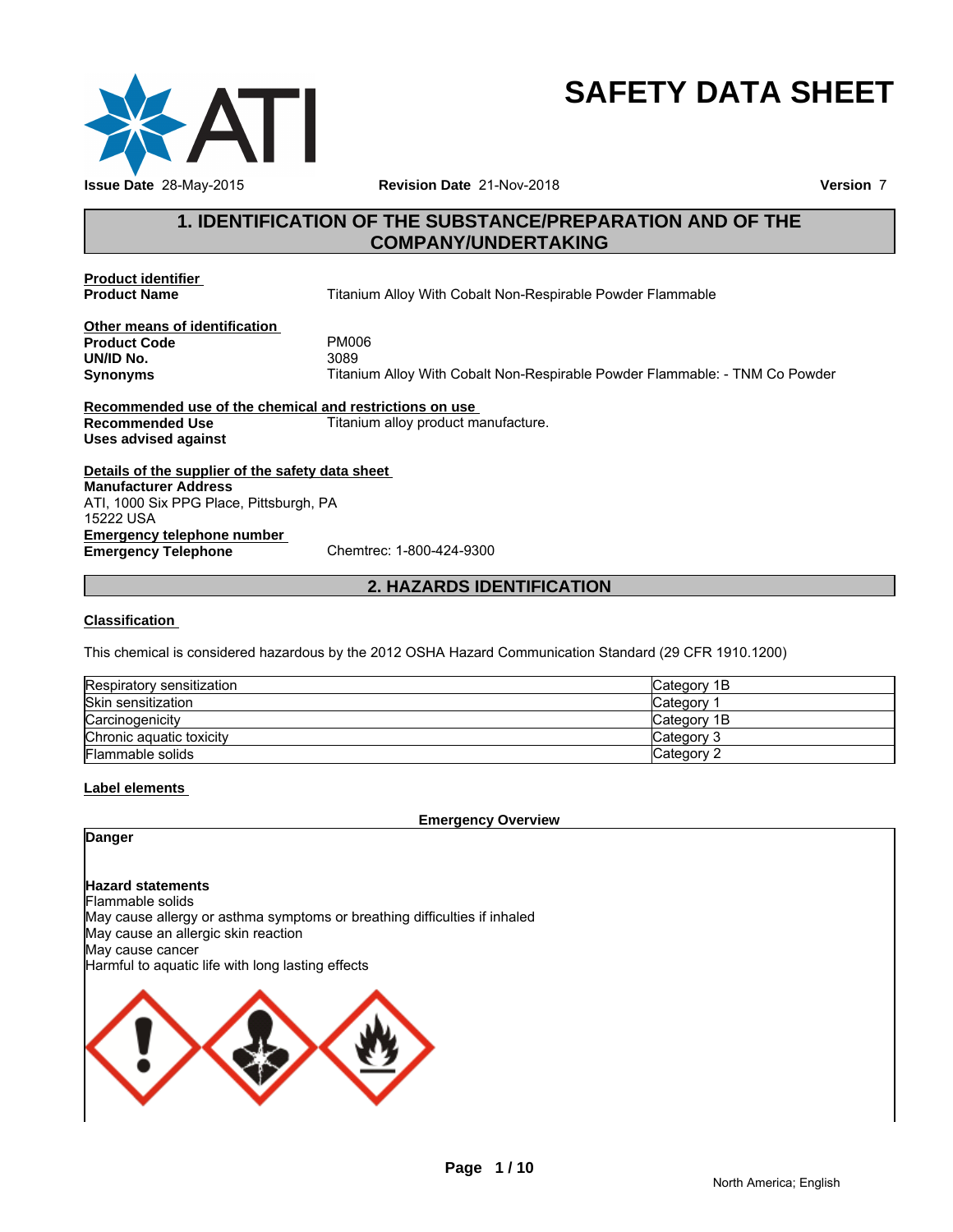### **Appearance Powder Physical state Solid Physical state Solid Physical state Solid Physical state Solid Physical**

### **Precautionary Statements - Prevention**

Do not handle until all safety precautions have been read and understood Wear protective gloves/protective clothing/eye protection Keep away from heat/sparks/open flames/hot surfaces. - No smoking Ground/bond container and receiving equipment If dust clouds can occur, use explosion-proof electrical/ ventilating/lighting/equipment Wear protective gloves Avoid breathing dust/fume In case of inadequate ventilation wear respiratory protection Avoid release to the environment

### **Precautionary Statements - Response**

In case of fire: Use salt (NaCl) or class D dry powder for extinction Wash contaminated clothing before reuse If skin irritation or rash occurs: Get medical advice/attention If experiencing respiratory symptoms: Call a POISON CENTER or doctor/physician

### **Precautionary Statements - Disposal**

Dispose of contents/container to an approved waste disposal plant

### **Hazards not otherwise classified (HNOC)**

Not applicable

### **Other Information**

When product is subjected to welding, burning, melting, sawing, brazing, grinding, buffing, polishing, or other similar heat-generating processes, the following potentially hazardous airborne particles and/or fumes may be generated:: Titanium dioxide an IARC Group 2B carcinogen, Hexavalent Chromium (Chromium VI) may cause lung, nasal, and/or sinus cancer, Soluble molybdenum compounds such as molybdenum trioxide may cause lung irritation.

### **3. COMPOSITION/INFORMATION ON INGREDIENTS**

**Synonyms** Titanium Alloy With Cobalt Non-Respirable Powder Flammable: - TNM Co Powder.

| <b>Chemical Name</b> | <b>CAS No.</b> | Weight-%   |
|----------------------|----------------|------------|
| Titanium             | 7440-32-6      | $50 - 100$ |
| Aluminum             | 7429-90-5      | $0 - 40$   |
| Niobium (Columbium)  | 7440-03-1      | $0 - 27$   |
| Chromium             | 7440-47-3      | $0 - 10$   |
| Molybdenum           | 7439-98-7      | $0 - 10$   |
| Tungsten             | 7440-33-7      | $0 - 10$   |
| <b>Zirconium</b>     | 7440-67-7      | $0 - 5$    |
| Cobalt               | 7440-48-4      | $0 - 2$    |
| <b>Boron</b>         | 7440-42-8      | $0 - 1$    |

### **4. FIRST AID MEASURES**

### **First aid measures**

| Eye contact         | In the case of particles coming in contact with eyes during processing, treat as with any<br>foreign object.                                                                             |
|---------------------|------------------------------------------------------------------------------------------------------------------------------------------------------------------------------------------|
| <b>Skin Contact</b> | In the case of skin allergic reactions see a physician. Wash off immediately with soap and<br>plenty of water.                                                                           |
| <b>Inhalation</b>   | If excessive amounts of smoke, fume, or particulate are inhaled during processing, remove<br>to fresh air and consult a qualified health professional. In the case of asthma symptoms or |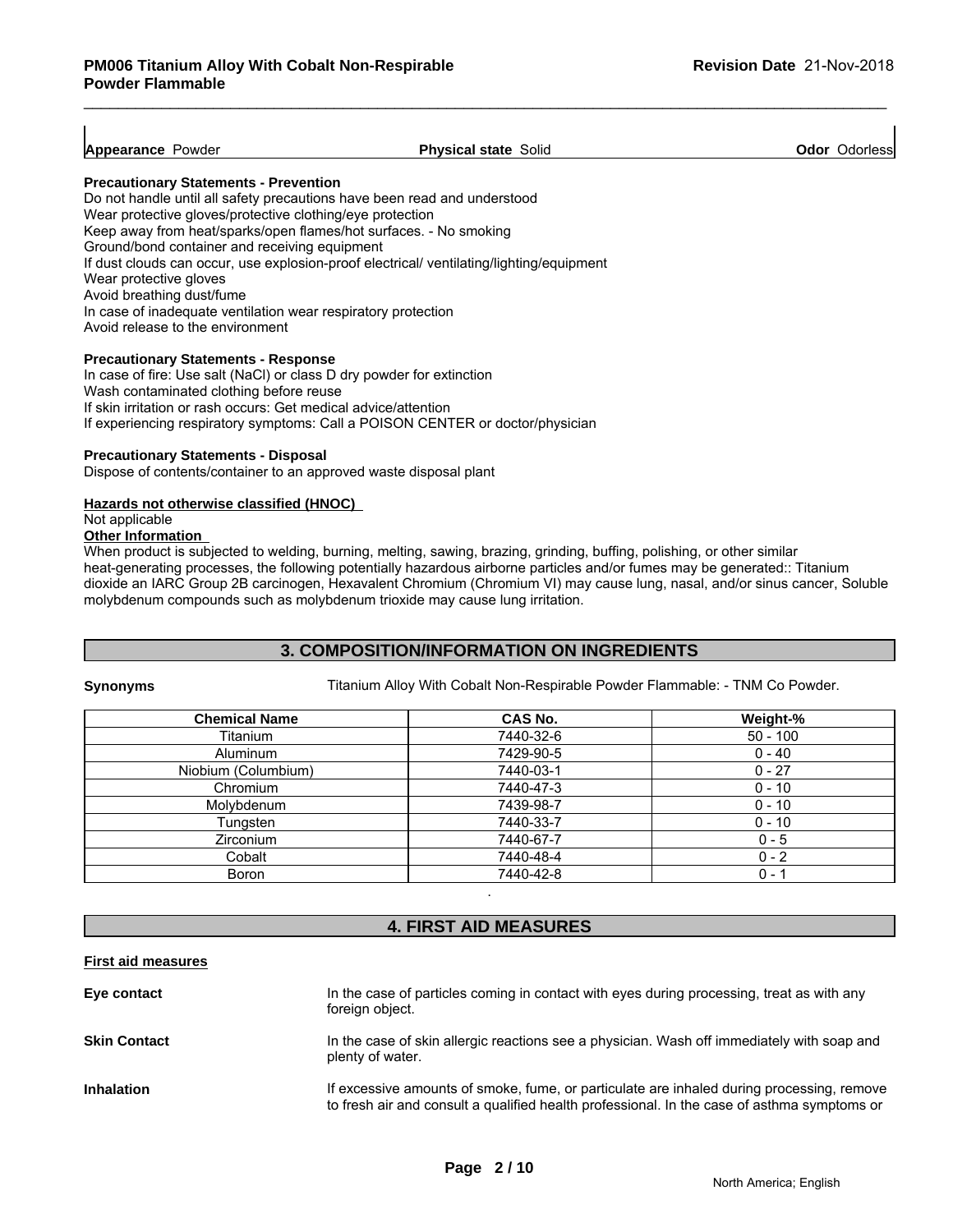|                                                             | <b>5. FIRE-FIGHTING MEASURES</b>                                                                                |
|-------------------------------------------------------------|-----------------------------------------------------------------------------------------------------------------|
| Note to physicians                                          | Treat symptomatically.                                                                                          |
|                                                             | Indication of any immediate medical attention and special treatment needed                                      |
| <b>Symptoms</b>                                             | May cause allergic skin reaction. May cause allergy or asthma symptoms or breathing<br>difficulties if inhaled. |
| Most important symptoms and effects, both acute and delayed |                                                                                                                 |
| <b>Ingestion</b>                                            | IF SWALLOWED. Call a POISON CENTER or doctor/physician if you feel unwell.                                      |
|                                                             | breathing difficulties call a physician:                                                                        |

### **Suitable extinguishing media**

Isolate large fires and allow to burn out. Smother small fires with salt (NaCl) or class D dry powder fire extinguisher.

**Unsuitable extinguishing media** Do not spray water on burning metal as an explosion may occur. This explosive characteristic is caused by the hydrogen and steam generated by the reaction of water with the burning material.

### **Specific hazards arising from the chemical**

Intense heat. Very fine, high surface area material resulting from grinding, buffing, polishing, or similar processes of this product may ignite spontaneously at room temperature. WARNING: Fine particles resulting from grinding, buffing, polishing, or similar processes of this product may form combustible dust-air mixtures. Keep particles away from all ignition sources including heat, sparks, and flame. Prevent dust accumulations to minimize combustible dust hazard.

**Hazardous combustion products**Titanium dioxide an IARC Group 2B carcinogen, Hexavalent Chromium (Chromium VI) may cause lung, nasal, and/or sinus cancer, Soluble molybdenum compounds such as molybdenum trioxide may cause lung irritation.

**Explosion data Sensitivity to Mechanical Impact** None. **Sensitivity to Static Discharge** None.

### **Protective equipment and precautions for firefighters**

Firefighters should wear self-contained breathing apparatus and full firefighting turnout gear.

### **6. ACCIDENTAL RELEASE MEASURES**

**Personal precautions, protective equipment and emergency procedures** 

| <b>Personal precautions</b>                          | Use personal protective equipment as required.                                                        |
|------------------------------------------------------|-------------------------------------------------------------------------------------------------------|
| For emergency responders                             | Use personal protective equipment as required. Follow Emergency Response Guidebook,<br>Guide No. 170. |
| <b>Environmental precautions</b>                     |                                                                                                       |
| <b>Environmental precautions</b>                     | Collect spillage to prevent release to the environment.                                               |
| Methods and material for containment and cleaning up |                                                                                                       |
| <b>Methods for containment</b>                       | Prevent further leakage or spillage if safe to do so.                                                 |
| Methods for cleaning up                              | Sweep or shovel material into dry containers. Avoid creating uncontrolled dust.                       |
|                                                      | <b>7 LIANDI ING AND STORAGE</b>                                                                       |

### **7. HANDLING AND STORAGE**

### **Precautions for safe handling**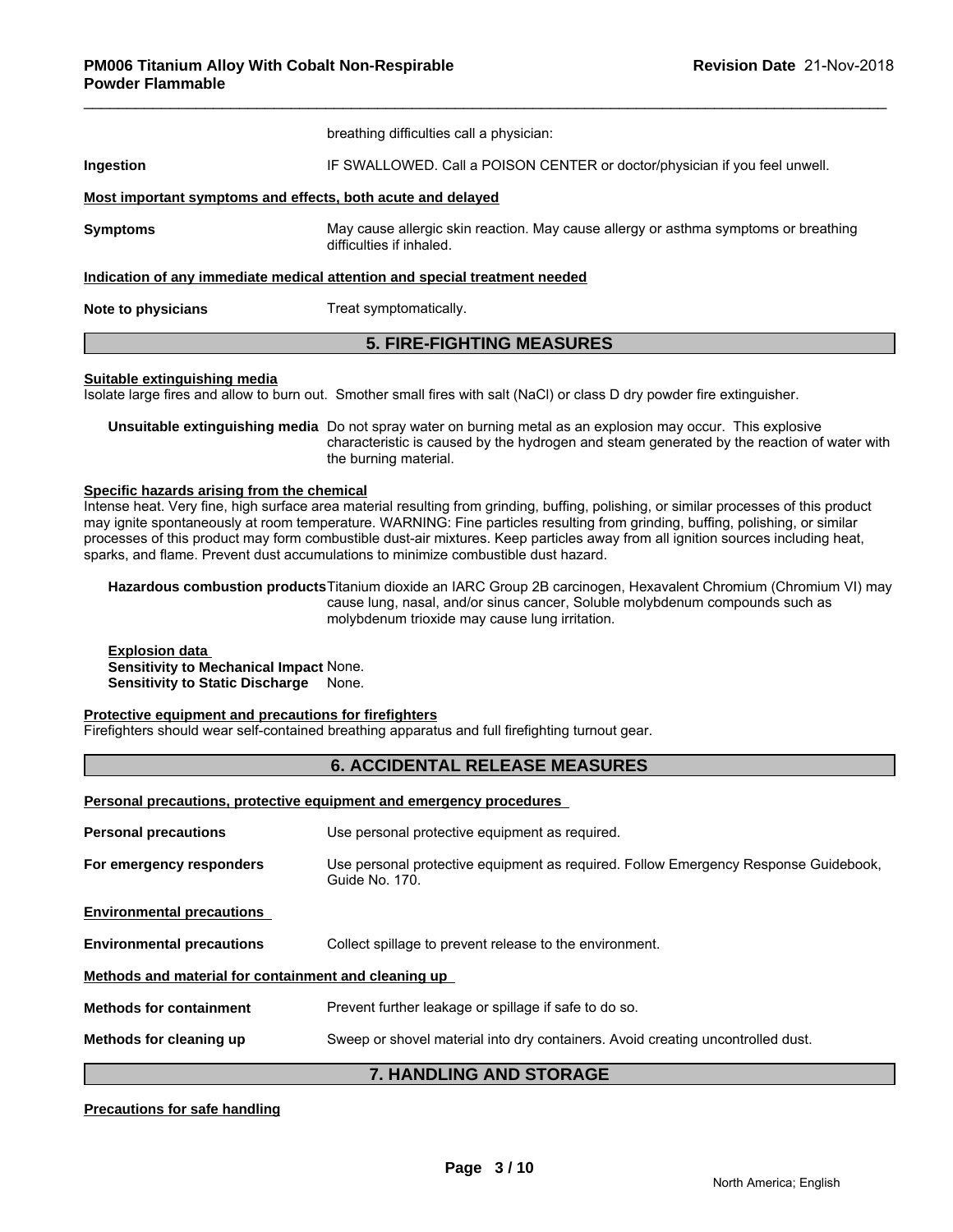| Very fine, high surface area material resulting from grinding, buffing, polishing, or similar<br>processes of this product may ignite spontaneously at room temperature. WARNING: Fine<br>particles resulting from grinding, buffing, polishing, or similar processes of this product may<br>form combustible dust-air mixtures. Keep particles away from all ignition sources including<br>heat, sparks, and flame. Prevent dust accumulations to minimize combustible dust hazard. |
|--------------------------------------------------------------------------------------------------------------------------------------------------------------------------------------------------------------------------------------------------------------------------------------------------------------------------------------------------------------------------------------------------------------------------------------------------------------------------------------|
| Conditions for safe storage, including any incompatibilities                                                                                                                                                                                                                                                                                                                                                                                                                         |
| Keep away from heat, sparks, flame and other sources of ignition (i.e., pilot lights, electric<br>motors and static electricity). For long-term storage, keep sealed in argon-filled steel drums.                                                                                                                                                                                                                                                                                    |
| Dissolves in hydrofluoric acid. Ignites in the presence of fluorine. When heated above<br>200°C, reacts exothermically with the following: Chlorine, bromine, halocarbons, carbon<br>tetrachloride, carbon tetrafluoride, and freon.                                                                                                                                                                                                                                                 |
|                                                                                                                                                                                                                                                                                                                                                                                                                                                                                      |

### **8. EXPOSURE CONTROLS/PERSONAL PROTECTION**

### **Control parameters**

| <b>Chemical Name</b> | <b>ACGIH TLV</b>                                           | <b>OSHA PEL</b>                                      |
|----------------------|------------------------------------------------------------|------------------------------------------------------|
| Titanium             |                                                            |                                                      |
| 7440-32-6            |                                                            |                                                      |
| <b>Aluminum</b>      | TWA: 1 $mq/m3$ respirable fraction                         | TWA: $15 \text{ mg/m}^3$ total dust                  |
| 7429-90-5            |                                                            | TWA: $5 \text{ mg/m}^3$ respirable fraction          |
| Niobium (Columbium)  |                                                            |                                                      |
| 7440-03-1            |                                                            |                                                      |
| Tungsten             | STEL: 10 mg/m <sup>3</sup> STEL: 10 mg/m <sup>3</sup> W    | (vacated) STEL: $10 \text{ mg/m}^3$ (vacated) STEL:  |
| 7440-33-7            | TWA: 5 mg/m <sup>3</sup> TWA: 5 mg/m <sup>3</sup> W        | 10 mg/m $3$ W                                        |
| Molybdenum           | TWA: $10 \text{ mg/m}^3$ inhalable fraction                |                                                      |
| 7439-98-7            | TWA: 3 mg/m <sup>3</sup> respirable fraction               |                                                      |
| Chromium             | TWA: $0.5 \text{ mg/m}^3$                                  | TWA: 1 $mq/m3$                                       |
| 7440-47-3            |                                                            |                                                      |
| <b>Zirconium</b>     | STEL: 10 mg/m <sup>3</sup> STEL: 10 mg/m <sup>3</sup> Zr   | TWA: $5 \text{ mg/m}^3$ Zr                           |
| 7440-67-7            | TWA: 5 mg/m <sup>3</sup> TWA: 5 mg/m <sup>3</sup> Zr       | (vacated) STEL: 10 mg/m <sup>3</sup> (vacated) STEL: |
|                      |                                                            | 10 mg/m $3$ Zr                                       |
| Cobalt               | TWA: 0.02 mg/m <sup>3</sup> TWA: 0.02 mg/m <sup>3</sup> Co | TWA: $0.1 \text{ mg/m}^3$ dust and fume              |
| 7440-48-4            |                                                            |                                                      |
| Boron                |                                                            |                                                      |
| 7440-42-8            |                                                            |                                                      |

### **Appropriate engineering controls**

**Engineering Controls Avoid generation of uncontrolled particles. Individual protection measures, such as personal protective equipment Eye/face protection** When airborne particles may be present, appropriate eye protection is recommended. For example, tight-fitting goggles, foam-lined safety glasses or other protective equipment that shield the eyes from particles. **Skin and body protection** Wear protective gloves. Fire/flame resistant/retardant clothing may be appropriate during hot work with the product. **Respiratory protection** When particulates/fumes/gases are generated and if exposure limits are exceeded or irritation is experienced, proper approved respiratory protection should be worn. Positive-pressure supplied air respirators may be required for high airborne contaminant concentrations. Respiratory protection must be provided in accordance with current local regulations. **General Hygiene Considerations** Handle in accordance with good industrial hygiene and safety practice. **9. PHYSICAL AND CHEMICAL PROPERTIES**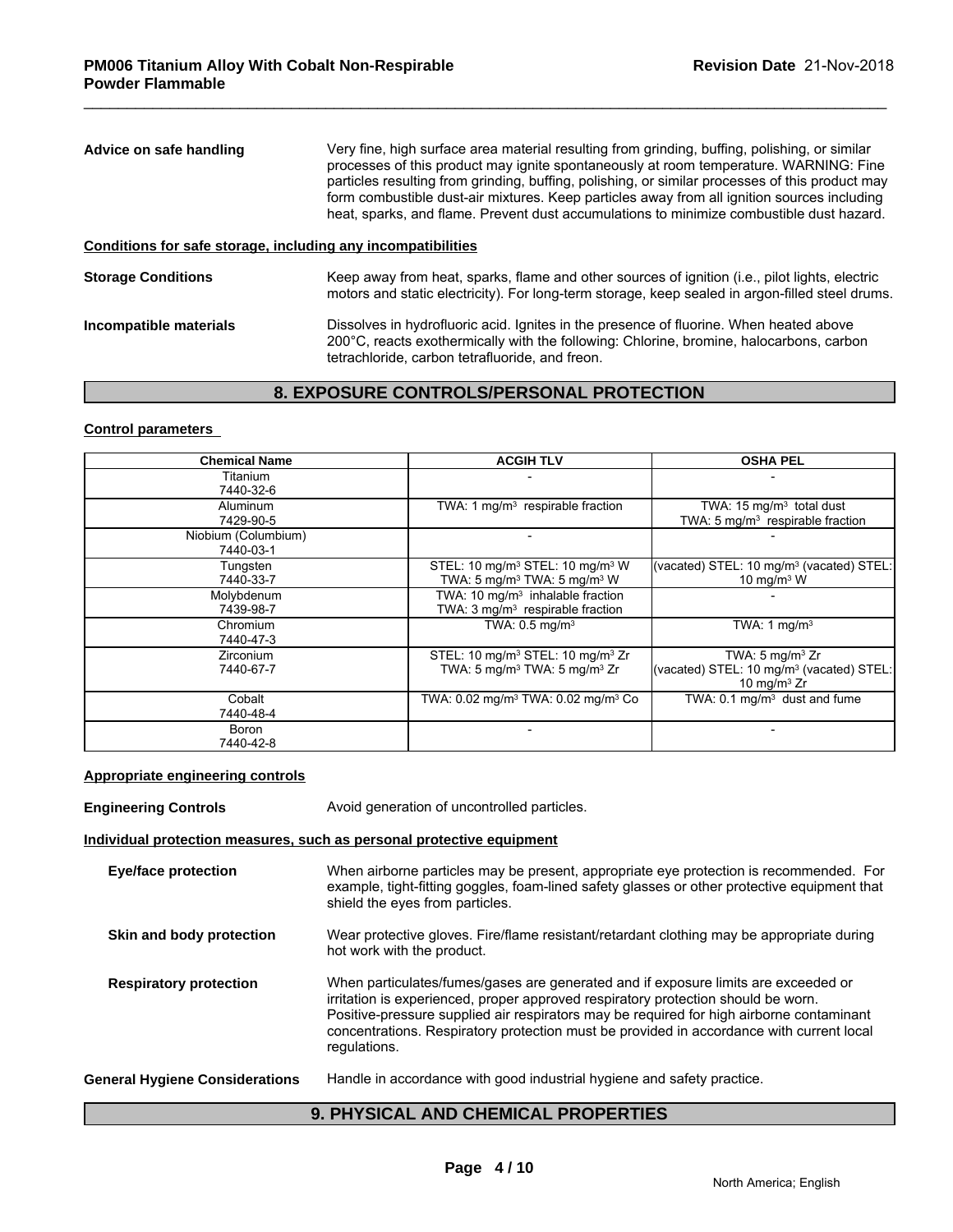### **Information on basic physical and chemical properties**

| <b>Physical state</b>               | Solid                       |                       |                |
|-------------------------------------|-----------------------------|-----------------------|----------------|
| Appearance                          | Powder                      | Odor                  | Odorless       |
| Color                               | metallic gray or silver     | <b>Odor threshold</b> | Not applicable |
|                                     |                             |                       |                |
| <b>Property</b>                     | Values                      | Remarks • Method      |                |
| pH                                  |                             |                       |                |
| <b>Melting point/freezing point</b> | 1400-1540 °C / 2560-2800 °F |                       |                |
| Boiling point / boiling range       |                             |                       |                |
| <b>Flash point</b>                  |                             |                       |                |
| <b>Evaporation rate</b>             |                             | Not applicable        |                |
| Flammability (solid, gas)           |                             | Flammable             |                |
| <b>Flammability Limit in Air</b>    |                             |                       |                |
| <b>Upper flammability limit:</b>    |                             |                       |                |
| Lower flammability limit:           |                             |                       |                |
| Vapor pressure                      |                             | Not applicable        |                |
| <b>Vapor density</b>                |                             | Not applicable        |                |
| <b>Specific Gravity</b>             | $8.0 - 8.5$                 |                       |                |
| <b>Water solubility</b>             | Insoluble                   |                       |                |
| Solubility in other solvents        |                             | Not applicable        |                |
| <b>Partition coefficient</b>        |                             | Not applicable        |                |
| <b>Autoignition temperature</b>     |                             | Not applicable        |                |
| <b>Decomposition temperature</b>    |                             | Not applicable        |                |
| <b>Kinematic viscosity</b>          |                             | Not applicable        |                |
| <b>Dynamic viscosity</b>            |                             | Not applicable        |                |
| <b>Explosive properties</b>         | Not applicable              |                       |                |
| <b>Oxidizing properties</b>         | Not applicable              |                       |                |
|                                     |                             |                       |                |
| <b>Other Information</b>            |                             |                       |                |
| <b>Softening point</b>              |                             |                       |                |
| <b>Molecular weight</b>             |                             |                       |                |
| <b>VOC Content (%)</b>              | Not applicable              |                       |                |
| <b>Density</b>                      |                             |                       |                |
|                                     |                             |                       |                |

## **10. STABILITY AND REACTIVITY**

### **Reactivity**

Not applicable

### **Chemical stability**

Stable under normal conditions.

### **Possibility of Hazardous Reactions**

**Bulk density** -

None under normal processing.

Hazardous polymerization Hazardous polymerization does not occur.

# **Conditions to avoid**

Dust formation and dust accumulation.

### **Incompatible materials**

Dissolves in hydrofluoric acid. Ignites in the presence of fluorine. When heated above 200°C, reacts exothermically with the following: Chlorine, bromine, halocarbons, carbon tetrachloride, carbon tetrafluoride, and freon.

### **Hazardous Decomposition Products**

When product is subjected to welding, burning, melting, sawing, brazing, grinding, buffing, polishing, or other similar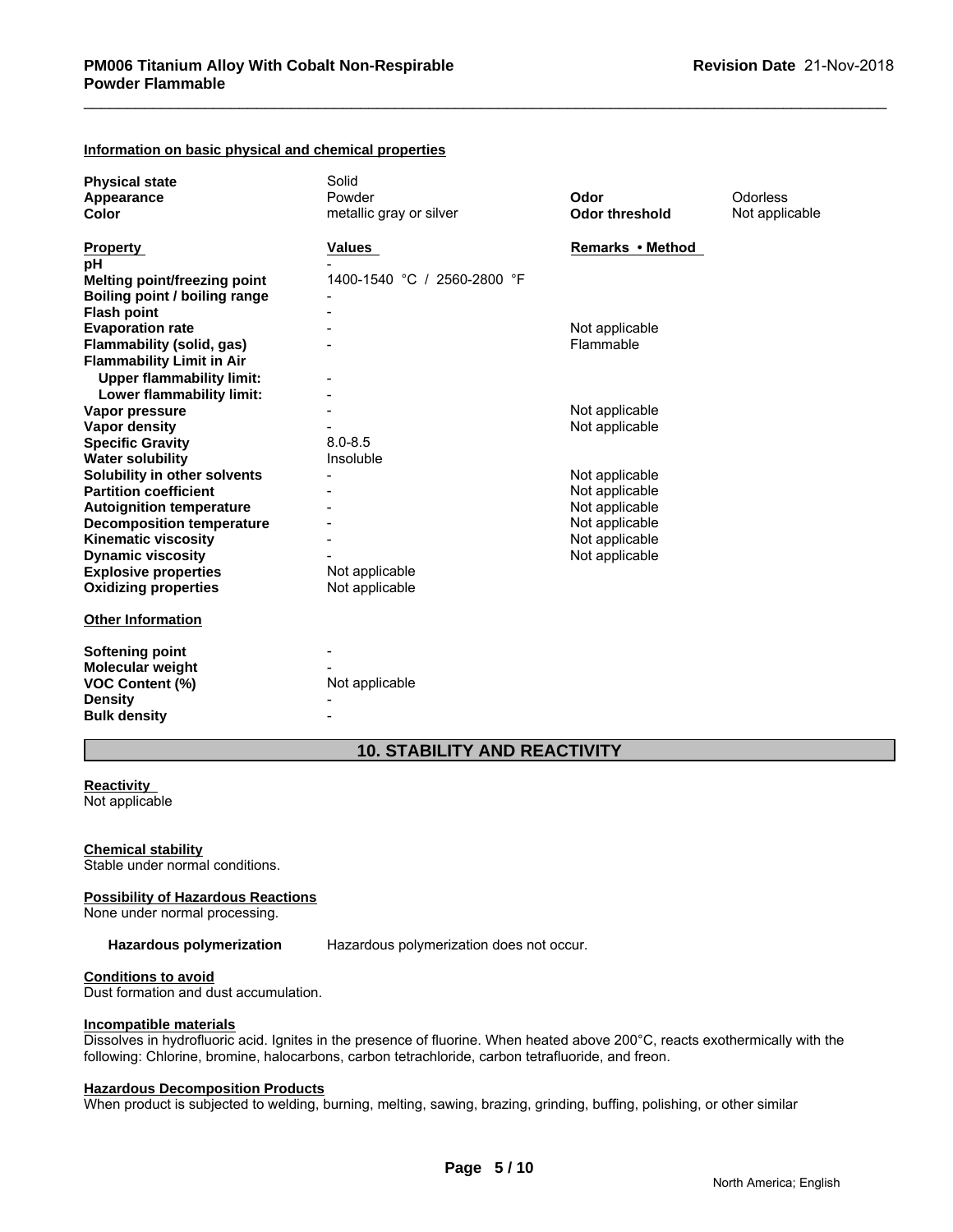heat-generating processes, the following potentially hazardous airborne particles and/or fumes may be generated:. Titanium dioxide an IARC Group 2B carcinogen. Hexavalent Chromium (Chromium VI) may cause lung, nasal, and/or sinus cancer. Soluble molybdenum compounds such as molybdenum trioxide may cause lung irritation.

### **11. TOXICOLOGICAL INFORMATION**

### **Information on likely routes of exposure**

### **Product Information**

| <b>Inhalation</b>   | Cobalt-containing alloys may cause sensitization by inhalation. May cause cancer by<br>inhalation. |
|---------------------|----------------------------------------------------------------------------------------------------|
| Eye contact         | Product not classified.                                                                            |
| <b>Skin Contact</b> | Nickel or Cobalt containing alloys may cause sensitization by skin contact.                        |
| Ingestion           | Product not classified.                                                                            |

| <b>Chemical Name</b>             | Oral LD50         | <b>Dermal LD50</b>       | <b>Inhalation LC50</b> |
|----------------------------------|-------------------|--------------------------|------------------------|
| Titanium<br>7440-32-6            | $> 5000$ mg/kg bw |                          |                        |
| Aluminum<br>7429-90-5            | 15,900 mg/kg bw   | $\overline{\phantom{0}}$ | $> 1$ mg/L             |
| Niobium (Columbium)<br>7440-03-1 | > 10,000 mg/kg bw | > 2000 mg/kg bw          |                        |
| Tungsten<br>7440-33-7            | > 2000 mg/kg bw   | > 2000 mg/kg bw          | $> 5.4$ mg/L           |
| Molybdenum<br>7439-98-7          | > 2000 mg/kg bw   | > 2000 mg/kg bw          | $> 5.10$ mg/L          |
| Chromium<br>7440-47-3            | > 3400 mg/kg bw   |                          | $> 5.41$ mg/L          |
| Zirconium<br>7440-67-7           | > 5000 mg/kg bw   |                          | $>4.3$ mg/L            |
| lCobalt<br>7440-48-4             | 550 mg/kg bw      | >2000 mg/kg bw           | $< 0.05$ mg/L          |
| Boron<br>7440-42-8               | > 2000 mg/kg bw   |                          | $> 5.08$ mg/L          |

### **Information on toxicological effects**

**Symptoms** Nickel or Cobalt containing alloys may cause sensitization by skin contact. May cause allergy or asthma symptoms or breathing difficulties if inhaled.

### **Delayed and immediate effects as well as chronic effects from short and long-term exposure**

| <b>Acute toxicity</b>             | Cobalt-containing powders may be harmful if inhaled.                        |
|-----------------------------------|-----------------------------------------------------------------------------|
| <b>Skin corrosion/irritation</b>  | Product not classified.                                                     |
| Serious eye damage/eye irritation | Product not classified.                                                     |
| <b>Sensitization</b>              | Nickel or Cobalt containing alloys may cause sensitization by skin contact. |
|                                   | Cobalt-containing alloys may cause sensitization by inhalation.             |
| Germ cell mutagenicity            | Product not classified.                                                     |
| Carcinogenicity                   | May cause cancer by inhalation.                                             |

| <b>Chemical Name</b> | <b>ACGIH</b> | <b>IARC</b> | <b>NTP</b> | <b>OSHA</b> |
|----------------------|--------------|-------------|------------|-------------|
| Chromium             |              | Group 3     |            |             |
| 7440-47-3            |              |             |            |             |
| Cobalt               | A3           | Group 2A    | Known      | ,,          |
| 7440-48-4            |              | Group 2B    |            |             |

**Reproductive toxicity Reproductive Product not classified.**<br> **STOT - single exposure** Product not classified. **STOT - single exposure** Product not classified.<br> **STOT - repeated exposure** Product not classified. **STOT - repeated exposure**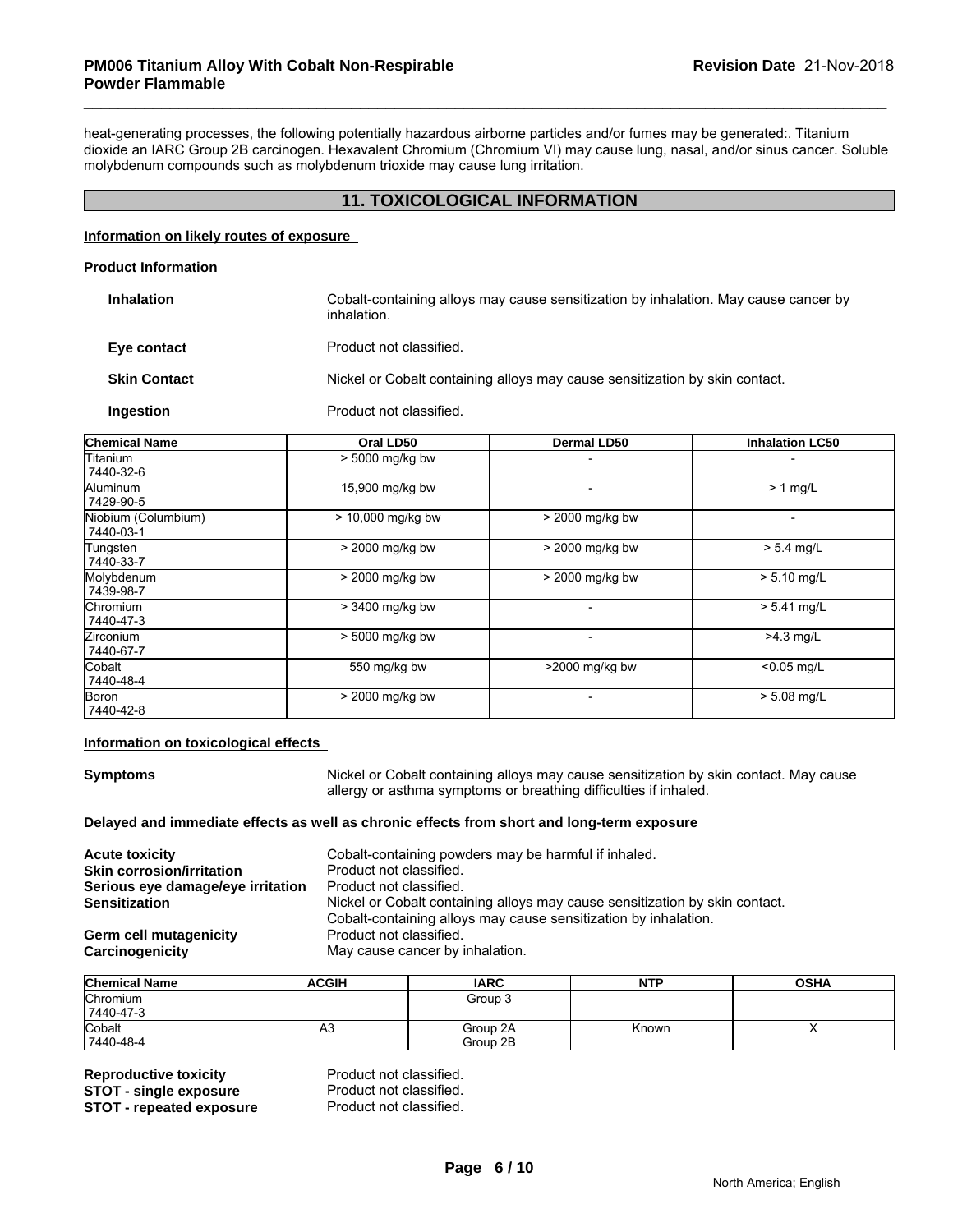# **12. ECOLOGICAL INFORMATION**

### **Ecotoxicity**

| Product not classified.<br><b>Aspiration hazard</b> |                                                                                                                                                                                                                    |                                                                                                                                                                                                                     |                                                                                                |                                                                                                                                                                                                      |  |  |  |  |
|-----------------------------------------------------|--------------------------------------------------------------------------------------------------------------------------------------------------------------------------------------------------------------------|---------------------------------------------------------------------------------------------------------------------------------------------------------------------------------------------------------------------|------------------------------------------------------------------------------------------------|------------------------------------------------------------------------------------------------------------------------------------------------------------------------------------------------------|--|--|--|--|
| <b>12. ECOLOGICAL INFORMATION</b>                   |                                                                                                                                                                                                                    |                                                                                                                                                                                                                     |                                                                                                |                                                                                                                                                                                                      |  |  |  |  |
| <b>Ecotoxicity</b>                                  |                                                                                                                                                                                                                    |                                                                                                                                                                                                                     |                                                                                                |                                                                                                                                                                                                      |  |  |  |  |
|                                                     | This product as shipped is classified for aquatic chronic toxicity                                                                                                                                                 |                                                                                                                                                                                                                     |                                                                                                |                                                                                                                                                                                                      |  |  |  |  |
| <b>Chemical Name</b>                                | Algae/aquatic plants                                                                                                                                                                                               | <b>Fish</b>                                                                                                                                                                                                         | <b>Toxicity to</b><br>microorganisms                                                           | <b>Crustacea</b>                                                                                                                                                                                     |  |  |  |  |
| Titanium<br>7440-32-6                               | The 72 h EC50 of titanium<br>dioxide to<br>Pseudokirchnerella<br>subcapitata was 61 mg of<br><b>TiO2/L.</b>                                                                                                        | The 96 h LC50 of titanium<br>dioxide to Cyprinodon<br>variegatus was greater than<br>10,000 mg of TiO2/L.<br>The 96 h LC50 of titanium<br>dioxide to Pimephales<br>promelas was greater than<br>1,000 mg of TiO2/L. | The 3 h EC50 of titanium<br>dioxide for activated sludge<br>were greater than 1000<br>mg/L.    | The 48 h EC50 of titanium<br>dioxide to Daphnia Magna<br>was greater than 1000 mg of<br>TiO <sub>2</sub> /L.                                                                                         |  |  |  |  |
| Aluminum<br>7429-90-5                               | The 96-h EC50 values for<br>reduction of biomass of<br>Pseudokirchneriella<br>subcapitata in AAP-Medium<br>at pH 6, 7, and 8 were<br>estimated as 20.1, 5.4, and<br>150.6 µg/L, respectively, for<br>dissolved Al. | The 96 h LC50 of aluminum<br>to Oncorhynchus mykiss<br>was 7.4 mg of Al/L at pH 6.5<br>and 14.6 mg of Al/L at pH<br>7.5                                                                                             |                                                                                                | The 48-hr LC50 for<br>Ceriodaphnia dubia exposed<br>to Aluminium chloride<br>increased from 0.72 to<br>greater than 99.6 mg/L with<br>water hardness increasing<br>from 25 to 200 mg/L.              |  |  |  |  |
| Niobium (Columbium)<br>7440-03-1                    |                                                                                                                                                                                                                    |                                                                                                                                                                                                                     |                                                                                                |                                                                                                                                                                                                      |  |  |  |  |
| Tungsten<br>7440-33-7                               | The 72 h EC50 of sodium<br>tungstate to<br>Pseudokirchnerella<br>subcapitata was 31.0 mg of<br>W/L.                                                                                                                | The 96 h LC50 of sodium<br>tungstate to Danio rerio was<br>greater than 106 mg of W/L                                                                                                                               | The 30 min EC50 of sodium<br>tungstate for activated<br>sludge were greater than<br>1000 mg/L. | The 48 h EC50 of sodium<br>tungstate to Daphnia magna<br>was greater than 96 mg of<br>W/L.                                                                                                           |  |  |  |  |
| Molybdenum<br>7439-98-7                             | The 72 h EC50 of sodium<br>molybdate dihydrate to<br>Pseudokirchneriella<br>subcapitata was 362.9 mg of<br>Mo/L.                                                                                                   | The 96 h LC50 of sodium<br>molybdate dihydrate to<br>Pimephales promelas was<br>644.2 mg/L                                                                                                                          | The 3 h EC50 of<br>molybdenum trioxide for<br>activated sludge was 820<br>mg/L.                | The 48 h LC50 of sodium<br>molybdate dihydrate to<br>Ceriodaphnia dubia was<br>$1,015$ mg/L.<br>The 48 h LC50 of sodium<br>molybdate dihydrate to<br>Daphnia magna was greater<br>than 1,727.8 mg/L. |  |  |  |  |
| Chromium<br>7440-47-3                               | $\overline{a}$                                                                                                                                                                                                     | $\overline{a}$                                                                                                                                                                                                      |                                                                                                |                                                                                                                                                                                                      |  |  |  |  |
| Zirconium<br>7440-67-7                              | The 14 d NOEC of zirconium<br>dichloride oxide to Chlorella<br>vulgaris was greater than<br>102.5 mg of Zr/L.                                                                                                      | The 96 h LL50 of zirconium<br>to Danio rerio was greater<br>than 74.03 mg/L.                                                                                                                                        |                                                                                                | The 48 h EC50 of zirconium<br>dioxide to Daphnia magna<br>was greater than 74.03 mg<br>of Zr/L.                                                                                                      |  |  |  |  |
| Cobalt<br>7440-48-4                                 | The 72 h EC50 of cobalt<br>dichloride to<br>Pseudokirchneriella<br>subcapitata was 144 ug of<br>Co/L.                                                                                                              | The 96h LC50 of cobalt<br>dichloride ranged from 1.5<br>mg Co/L for Oncorhynchus<br>mykiss to 85 mg Co/L for<br>Danio rerio.                                                                                        | The 3 h EC50 of cobalt<br>dichloride for activated<br>sludge was 120 mg of Co/L.               | The 48 h LC50 of cobalt<br>dichloride ranged from 0.61<br>mg Co/L for Ceriodaphnia<br>dubia tested in soft,<br>DOM-free water to >1800mg<br>Co/L for Tubifex tubifex in<br>very hard water.          |  |  |  |  |
| Boron<br>7440-42-8                                  | The 72-h EC50 value for<br>reduction of biomass of<br>Pseudokirchneriella<br>subcapitata exposed to Boric<br>acid at pH 7.5 to 8.3 was<br>40.2 mg/L.                                                               | The 96-hr LC50 for<br>Pimephales promelas<br>exposed to Boric acid<br>(82%)/borax (18%) mixture<br>was 79.7 mg/L with water<br>hardness of 91 mg/L and<br>water pH of 8.0.                                          | The 3 h NOEC of boric acid<br>for activated sludge ranged<br>from 17.5 to 20 mg/L.             | The 48-hr LC50 for<br>Ceriodaphnia dubia exposed<br>to Boric acid/borax mixture<br>ranged from 91 to 165 mg/L<br>with pH ranging from 6.7 to<br>8.4.                                                 |  |  |  |  |

**Persistence and degradability**

.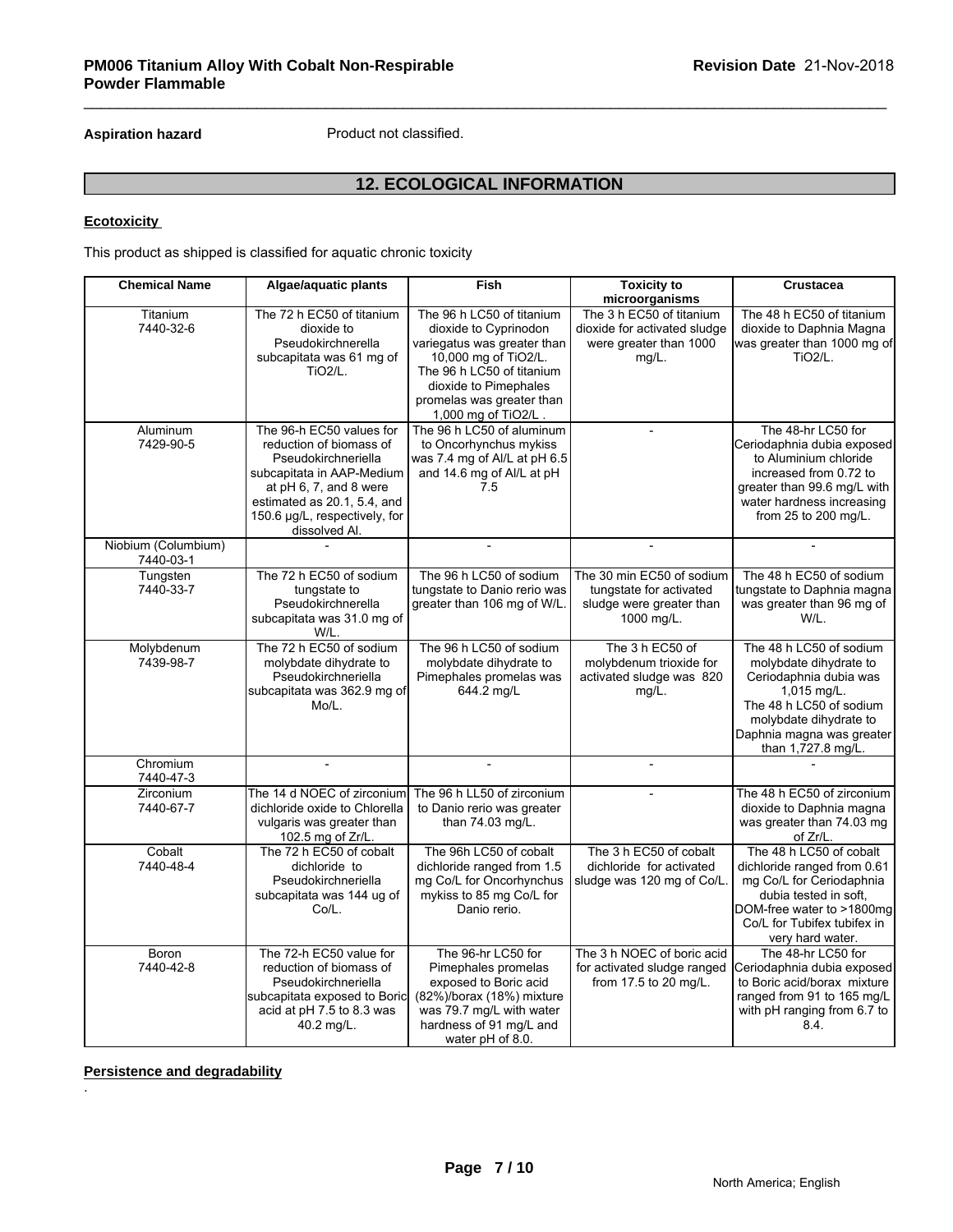### **Bioaccumulation**

.

**Other adverse effects** 

| <b>13. DISPOSAL CONSIDERATIONS</b>                                                                                                      |                      |                                                                                        |  |  |  |  |
|-----------------------------------------------------------------------------------------------------------------------------------------|----------------------|----------------------------------------------------------------------------------------|--|--|--|--|
| Waste treatment methods                                                                                                                 |                      |                                                                                        |  |  |  |  |
| <b>Disposal of wastes</b>                                                                                                               | regulations.         | Disposal should be in accordance with applicable regional, national and local laws and |  |  |  |  |
| Disposal should be in accordance with applicable regional, national and local laws and<br><b>Contaminated packaging</b><br>regulations. |                      |                                                                                        |  |  |  |  |
|                                                                                                                                         | <b>Chemical Name</b> | <b>RCRA - D Series Wastes</b>                                                          |  |  |  |  |
| 5.0 mg/L regulatory level<br>Chromium<br>7440-47-3                                                                                      |                      |                                                                                        |  |  |  |  |

This product contains one or more substances that are listed with the State of California as a hazardous waste.

### **14. TRANSPORT INFORMATION**

| DOT                                              | Regulated                                                                                                                                                                                |
|--------------------------------------------------|------------------------------------------------------------------------------------------------------------------------------------------------------------------------------------------|
| UN/ID No.                                        | 3089                                                                                                                                                                                     |
| Proper shipping name                             | Metal powders, flammable, n.o.s. (Titanium)                                                                                                                                              |
| <b>Hazard Class</b>                              | 4.1                                                                                                                                                                                      |
| <b>Packing Group</b>                             | Ш                                                                                                                                                                                        |
| <b>Reportable Quantity (RQ)</b>                  | "(RQ)", if quantity with particles smaller than 100 micrometers (0.004 inches) in an<br>individual package equals or exceeds the Reportable Quantity (RQ) of 5000 pounds of<br>chromium. |
| <b>Special Provisions</b>                        | IB6. T1. TP33                                                                                                                                                                            |
| <b>Emergency Response Guide</b><br><b>Number</b> | 170                                                                                                                                                                                      |

# **15. REGULATORY INFORMATION**

| <b>International Inventories</b> |                   |  |
|----------------------------------|-------------------|--|
| <b>TSCA</b>                      | Complies          |  |
| <b>DSL/NDSL</b>                  | Complies          |  |
| <b>EINECS/ELINCS</b>             | Complies          |  |
| <b>ENCS</b>                      | Complies          |  |
| <b>IECSC</b>                     | Complies          |  |
| <b>KECL</b>                      | Complies          |  |
| <b>PICCS</b>                     | <b>Not Listed</b> |  |
| <b>AICS</b>                      | Complies          |  |

### **Legend:**

 **TSCA** - United States Toxic Substances Control Act Section 8(b) Inventory

 **DSL/NDSL** - Canadian Domestic Substances List/Non-Domestic Substances List

 **EINECS/ELINCS** - European Inventory of Existing Chemical Substances/European List of Notified Chemical Substances

 **ENCS** - Japan Existing and New Chemical Substances

 **IECSC** - China Inventory of Existing Chemical Substances

 **KECL** - Korean Existing and Evaluated Chemical Substances

 **PICCS** - Philippines Inventory of Chemicals and Chemical Substances

 **AICS** - Australian Inventory of Chemical Substances

### **US Federal Regulations**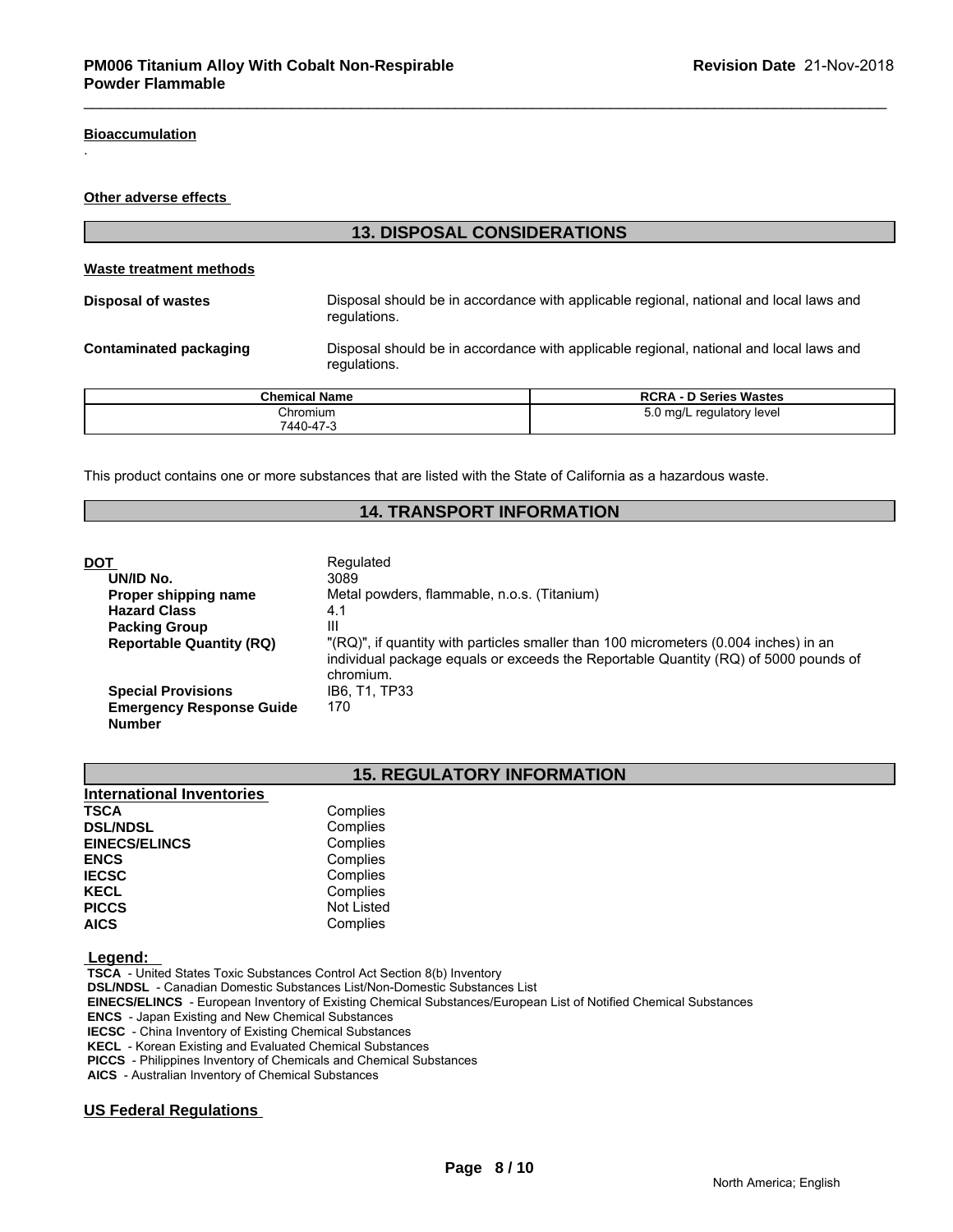## **SARA 313**

Section 313 of Title III of the Superfund Amendments and Reauthorization Act of 1986 (SARA). This product contains a chemical or chemicals which are subject to the reporting requirements of the Act and Title 40 of the Code of Federal Regulations, Part 372

| <b>Chemical Name</b>                                   | <b>CAS No.</b>                                   | Weight-%<br>$\sim$ $\sim$ $\sim$ | .<br>$ -$<br>242<br>hreshold<br>ˈValues %<br>$\mathbf{r}$<br>. |
|--------------------------------------------------------|--------------------------------------------------|----------------------------------|----------------------------------------------------------------|
| $\rightarrow$<br><b>Chromium</b><br>7440<br>. . 47 - J | $\rightarrow$<br>$\Delta A \Gamma$<br>---<br>־שד | .                                |                                                                |
| Cobalt<br>0-48-4<br>7440                               | 7440<br>$\epsilon$<br>40-48-                     |                                  |                                                                |

### **SARA 311/312 Hazard Categories**

| Acute health hazard               | Yes |
|-----------------------------------|-----|
| <b>Chronic Health Hazard</b>      | Yes |
| Fire hazard                       | Yes |
| Sudden release of pressure hazard | Nο  |
| <b>Reactive Hazard</b>            | No  |

### **CWA (Clean Water Act)**

| Acute health hazard                         |                                       | Yes                           |                                                                                                                              |                                             |
|---------------------------------------------|---------------------------------------|-------------------------------|------------------------------------------------------------------------------------------------------------------------------|---------------------------------------------|
| <b>Chronic Health Hazard</b><br>Fire hazard |                                       | Yes                           |                                                                                                                              |                                             |
|                                             |                                       | Yes                           |                                                                                                                              |                                             |
| Sudden release of pressure hazard           |                                       | No                            |                                                                                                                              |                                             |
| <b>Reactive Hazard</b>                      |                                       | No.                           |                                                                                                                              |                                             |
| <b>CWA (Clean Water Act)</b>                |                                       |                               |                                                                                                                              |                                             |
| and 40 CFR 122.42)                          |                                       |                               | This product contains the following substances which are regulated pollutants pursuant to the Clean Water Act (40 CFR 122.21 |                                             |
| <b>Chemical Name</b>                        | <b>CWA - Reportable</b><br>Quantities | <b>CWA - Toxic Pollutants</b> | <b>CWA - Priority Pollutants</b>                                                                                             | <b>CWA - Hazardous</b><br><b>Substances</b> |

### **CERCLA**

This material, as supplied, contains one or more substances regulated as a hazardous substance under the Comprehensive Environmental Response Compensation and Liability Act (CERCLA) (40 CFR 302)

| <b>Chemical Name</b> | <b>RQs</b><br>: Substances<br>Hazardous |
|----------------------|-----------------------------------------|
| Chromium             | 5000 lb                                 |
| 7440-47-3            |                                         |

### **US State Regulations**

### **California Proposition 65**

This product contains the Proposition 65 chemicals listed below. Proposition 65 warning label available at ATImetals.com.

| Chemical<br>' Nam⊾         | California<br>.<br>Proposition 65 |  |
|----------------------------|-----------------------------------|--|
| Cobalt<br>7440<br>l I–48–4 | ;arcinoɑen<br>$\sim$              |  |

### **U.S. State Right-to-Know Regulations**

| <b>Chemical Name</b>          | <b>New Jersey</b> | <b>Massachusetts</b> | Pennsylvania |  |
|-------------------------------|-------------------|----------------------|--------------|--|
| Titanium<br>7440-32-6         |                   |                      |              |  |
| Aluminum<br>7429-90-5         |                   |                      | х            |  |
| Tungsten<br>7440-33-7         | X                 | X                    | X            |  |
| Molybdenum<br>7439-98-7       | Х                 | Х                    | X            |  |
| Chromium<br>7440-47-3         | X                 | X                    | X            |  |
| <b>Zirconium</b><br>7440-67-7 |                   | Х                    | х            |  |
| Cobalt<br>7440-48-4           | X                 | Х                    | X            |  |

### **U.S. EPA Label Information**

**EPA Pesticide Registration Number** Not applicable

# **16. OTHER INFORMATION**